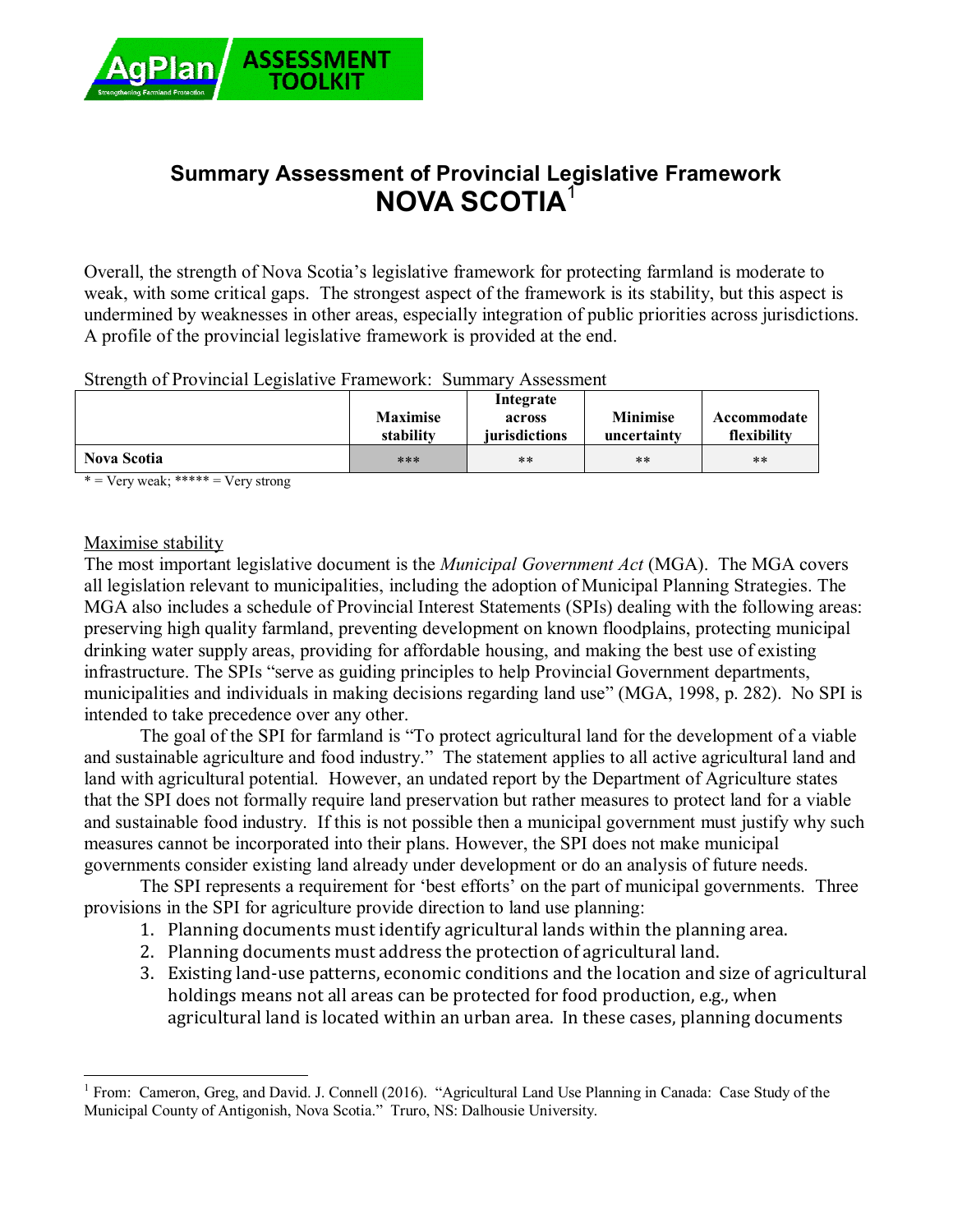must address the reasons why agriculture lands cannot be protected for agricultural use (*MGA*).

The first two provisions above contribute to stability by clearly stating what planning documents "must" do for agricultural lands. As will be discussed further below, the third provision is related to other similar statements that serve to undermine the stability of the SPI.

A major limitation of the MGA is that the SPIs apply only to municipalities that have adopted a development plan. Another shortcoming of the land use planning in Nova Scotia is that while all municipalities have municipal plans, some, particularly rural municipalities, have plans that apply only to single issues (i.e., not agriculture) or do not apply to the entire municipality. This means that the SPI to protect agriculture cannot be applied to all areas of the province.

In sum, the framework contributes to stability because the importance of protecting agricultural land is clearly stated and the SPI is enforceable. However, this contribution to stability is constrained by some ambiguity, limitations of provisions, and minimal requirements set by the framework.

#### Integrate public priorities across jurisdictions

A few statements in the MGA integrate land use planning between the province and local governments. Section 190(a) states that the purpose of planning and development is to enable the province to identify and protect its interests in the use and development of land. Section 190(b) enables municipalities "to assume the primary authority for planning within their respective jurisdictions, consistent with their urban or rural character, through the adoption of municipal planning strategies and land-use by-laws consistent with interests and regulations of the Province" (MGA, p. 112). Furthermore, for agricultural land use planning to protect farmland, as noted above, the SPI also has provisions that require planning documents to address agricultural lands.

While the integration across jurisdictions appears to be sound, the mechanisms to balance governance between two levels of government weaken the framework. The primary statement that links the SPIs and local planning is the following, "Development undertaken by the Province and municipalities should be reasonably consistent with the statements" (MGA, 2008, p. 282). The term "reasonably consistent" weakens the required level of integration. The original intent of keeping the language imprecise in relation to farmland protection in the SPI was to incrementally bring municipalities on board to the idea of planning for farmland protection. What happened instead was that most rural municipalities now avoid planning for farmland altogether, perhaps due to the restraints the planning framework puts on the disposal of farmland for non-agricultural uses.

The authority of the province to ensure consistency with the SPI for the protection of farmland comes from section 198 of the MGA, which states that planning documents must be "reasonably consistent" with the SPIs. Under the MGA (s208), planning documents are subject to review by the Provincial Director of Planning and go to the Minister if a planning document affects, or is against, an SPI. If council does not comply, or development is inconsistent with the SPI, the Minister may establish an interim planning area to regulate, prohibit, or block an action to protect the SPI (MGA). In other words, there are consequences if municipalities do not adopt planning documents that are consistent with the SPIs, but such outcomes are rare.

In the past, under certain circumstances, the Province took the view that refusing to approve a plan because of non-compliance with an SPI was not in the best interest of the municipality; actually having an MPS was considered the most important thing. In those cases a municipality was notified that compliance was expected in a reasonable length of time. Currently, planning across rural municipalities in relation to farmland in Nova Scotia is a patchwork of different planning systems. The levels of protection for farmland include no zoning, permissive zoning, and comprehensive planning. For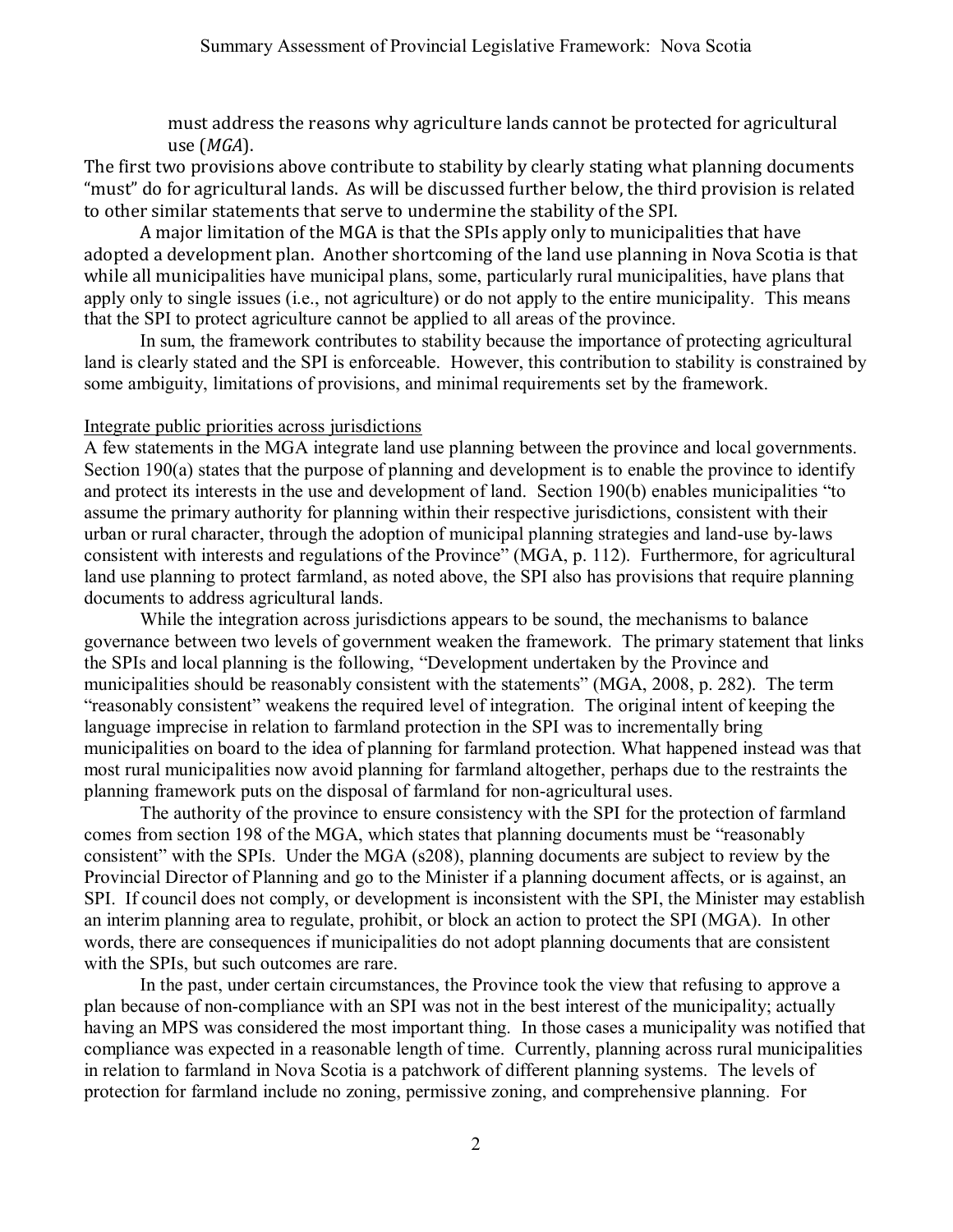comprehensive planning, a rural municipality must address all of the SPIs in the MGA and agricultural land is identified and given specific zoning with the intention to protect it. Only Kings County has comprehensive planning in place that protects agricultural land (West Hants and East Hants counties have district level exclusive zoning for agricultural land).

### Minimise uncertainty

A weak aspect of the provincial legislation to protect farmland is that several important elements contribute to uncertainty. The general view is that the province would take an incremental approach to planning with the hope that the extent and quality of planning would improve over time. With this in mind, the legislation was designed to be less prescriptive regarding the SPIs.

The SPI states that planning documents "must address" the protection of agricultural land and "give priority" to agricultural related land uses, including curbing minimum lot sizes and setting out separation distances between agricultural and non-agricultural land use. This would seem to increase stability in relation to farmland protection. However, among the provisions of the SPI, a lack of comprehensiveness leads to uncertainty in municipal legislation and practice in relation to the protection of farmland. Provisos around "striking a balance" with non-agricultural land uses, and requiring planning documents to address why agricultural land cannot be protected against urban development, introduces uncertainty in relation to the protection of farmland. The wording around requesting that planning documents "where possible" direct non-agricultural development to "lands with the lowest agricultural value" suggests potentially lax provincial oversight in relation to the preserving of agricultural land for future generations. The SPI appears to allow municipalities to opt out if they do not have farmland as defined in the SPI or have valid planning reasons for not providing protection.

Another element that introduces uncertainty is juxtaposing active versus inactive agricultural land. According to the definition of 'agricultural land' in the introductory to the SPI section, "agricultural land means active farmland and land with agricultural potential as defined by the Canada Land Inventory as Class 2, 3 and Class 4 land in active agricultural areas, specialty crop lands and dykelands suitable for commercial agricultural operations as identified by the Department of Agriculture and Marketing" (*MGA*, p 289). What is not clear, and that may reduce stability, is whether Class 2 land, or lower, that is not being farmed in non-active agricultural areas, can be used for non-farm activities. Recent reports (e.g., Williams et al., 2010) recommend that the SPI for farmland protection be either amended or expanded in order to more clearly delineate the parameters for the identification, protection and preservation of farmland; minimum steps should also be put in place that municipalities must follow to protect agricultural land.

## Accommodate flexibility

Accommodating flexibility is an important feature of the provincial legislative framework, as reflected in the following statements from the MGA regarding the SPIs. "As the statements are general in nature, they provide guidance rather than rigid standards. They reflect the diversity found in the Province and do not take into account all local situations. They must be applied with common sense. Thoughtful, innovative and creative application is encouraged" (MGA, 1998, p. 282). Furthermore, s212 of the MGA states that a municipality may adopt an MPS for all or part of a municipality and there may be separate strategies for different parts of the municipality. These provisions serve to accommodate flexibility. However, this open-ended approach to land use planning, without further direction or conditions, is weak, and at risk of introducing more uncertainty than warranted. In addition, given weak elements in other parts of the framework, the potential downside is that attempts to accommodate flexibility increase uncertainty rather than strengthen the framework.